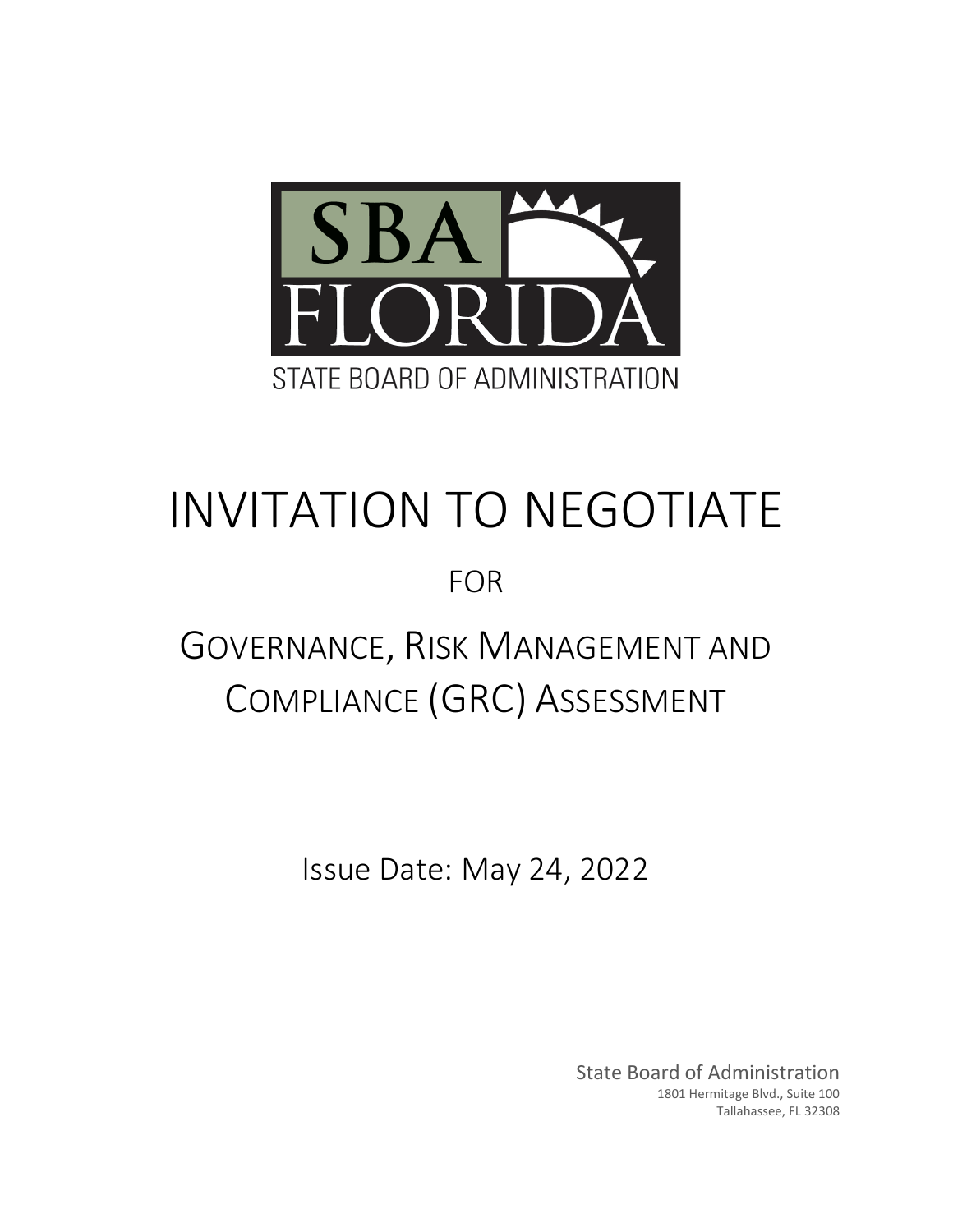### **CONTENTS**

| $\mathbf{1}$   |      |  |  |  |
|----------------|------|--|--|--|
| $\mathbf{2}$   |      |  |  |  |
| 3              |      |  |  |  |
| 4              |      |  |  |  |
|                | 4.1  |  |  |  |
|                | 4.2  |  |  |  |
| 5              |      |  |  |  |
|                | 5.1  |  |  |  |
|                | 5.2  |  |  |  |
|                | 5.3  |  |  |  |
|                | 5.4  |  |  |  |
|                | 5.5  |  |  |  |
|                | 5.6  |  |  |  |
|                | 5.7  |  |  |  |
|                | 5.8  |  |  |  |
|                | 5.9  |  |  |  |
|                | 5.10 |  |  |  |
|                | 5.11 |  |  |  |
|                | 5.12 |  |  |  |
| 6              |      |  |  |  |
|                | 6.1  |  |  |  |
|                | 6.2  |  |  |  |
|                | 6.3  |  |  |  |
|                | 6.4  |  |  |  |
| $\overline{ }$ |      |  |  |  |
|                | 7.1  |  |  |  |
|                | 7.2  |  |  |  |
|                | 7.3  |  |  |  |
| 8              |      |  |  |  |
|                | 8.1  |  |  |  |
|                | 8.2  |  |  |  |
|                | 8.3  |  |  |  |
|                | 8.4  |  |  |  |
|                |      |  |  |  |
| 9              |      |  |  |  |
|                | 9.1  |  |  |  |
|                | 9.2  |  |  |  |
|                | 9.3  |  |  |  |
|                | 9.4  |  |  |  |
|                | 9.5  |  |  |  |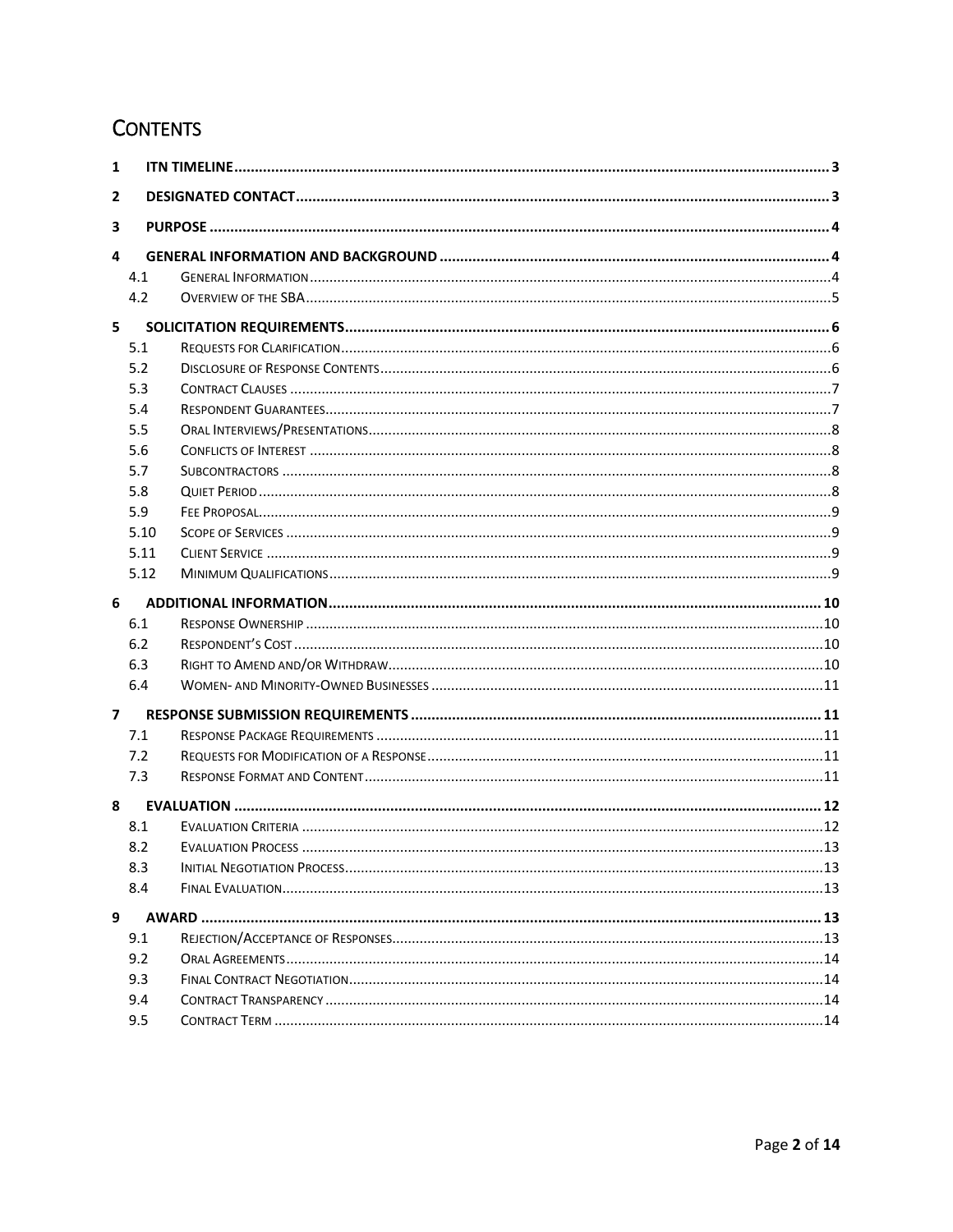### ATTACHMENTS:

APPENDIX A – SCOPE OF SERVICES APPENDIX B – STANDARD CLAUSES FOR SBA CONTRACTS EXHIBIT 1 – AFFIRMATIONS AND EXCEPTIONS/DISCLOSURES EXHIBIT 2 – SERVICES QUESTIONNAIRE EXHIBIT 3 – VENDOR QUESTIONNAIRE EXHIBIT 4 – FEE PROPOSAL RESPONSE SUBMISSION CHECKLIST

### <span id="page-2-0"></span>1 ITN TIMELINE

ITN Time Schedule and Deadlines – all activities are by 5:00 pm Eastern Time Zone

| Issuance of ITN                                | May 24, 2022       |
|------------------------------------------------|--------------------|
| Last Date for Request for Clarification        | June 3, 2022       |
| Responses to Requests for Clarification        | June 10, 2022      |
| <b>ITN Response Deadline</b>                   | June 30, 2022      |
| Selection of Finalist(s)                       | August 1, 2022     |
| Interviews/Presentations at SBA (if necessary) | by August 12, 2022 |
| Final Selection by SBA on or before            | August 29, 2022    |

*Note: The SBA reserves the right, in its discretion to change the ITN Timeline without liability. Changes will be posted on the SBA website, and may be provided directly to Respondents/Finalists upon request via email. The timing and sequence of events resulting from this ITN will be determined solely by the SBA.*

### <span id="page-2-1"></span>2 DESIGNATED CONTACT

Jennifer Williams State Board of Administration of Florida 1801 Hermitage Boulevard, Suite 100 Tallahassee, Florida 32308 Phone: 850-413-1281 Email: procurement@sbafla.com

Do not contact other SBA staff or any member of the SBA's Board of Trustees (or their respective staff) regarding this solicitation request. Direct all correspondence during the solicitation process to the contact listed above.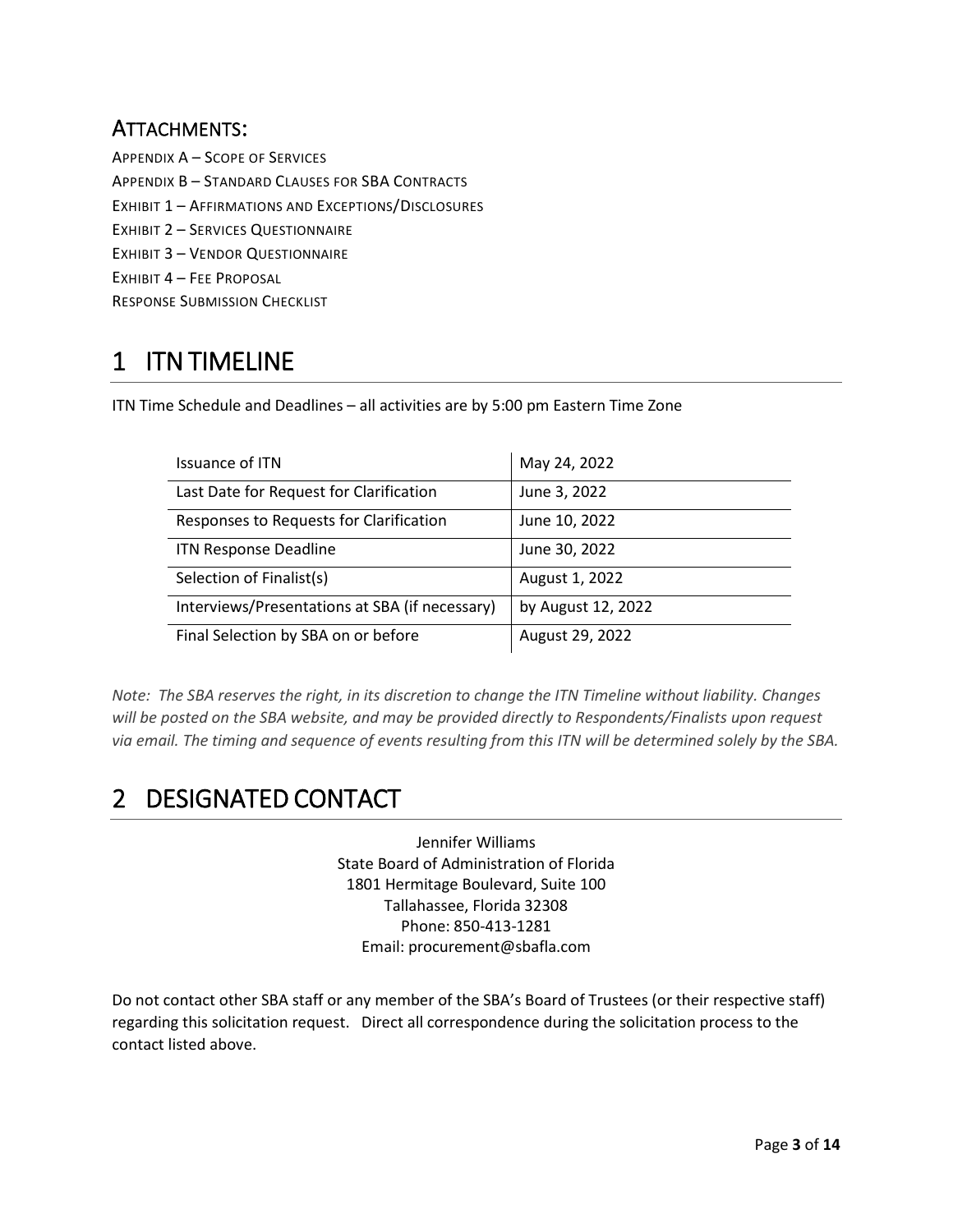### <span id="page-3-0"></span>3 PURPOSE

The State Board of Administration is seeking responses from qualified businesses (hereinafter referred to as Respondents or Vendors) with sufficient resources to conduct SBA's governance, risk management and compliance (GRC) assessment as further described in the Scope of Services in Appendix A.

### <span id="page-3-1"></span>4 GENERAL INFORMATION AND BACKGROUND

### <span id="page-3-2"></span>4.1 GENERAL INFORMATION

The SBA intends to enter into a contract with one Vendor. If a Respondent desires to work in concert with one or more vendors, then each vendor must separately complete the exhibits set forth in this solicitation in order for all vendors to be considered as Respondents for this engagement. The final fee and the basis thereof will be determined during contract review and negotiation.

The issuance of this solicitation is merely the beginning of the negotiation process. Alternate means of accomplishing the requirements specified herein, with reasonable assurance of satisfactory results, will be considered and may be accepted, at the SBA's sole discretion, without further addendum to the solicitation. The SBA may, at its sole discretion, enter into one or more contracts that include terms (including terms relating to pricing and services) that are materially different from the requirements of this solicitation or the terms of any response submitted under this solicitation.

As a result, the SBA may consider any and all responses (including modifications to any response), any information obtained from oral interviews or on-site reviews (if any), the negotiation process between the SBA and one or more of the Respondents, or information from any other source or alternative in determining whether to enter into one or more contracts and the terms and provisions of such contract.

Any contract that shall serve as the agreement between the parties will be developed through the negotiation process, and will not be binding until reduced to writing and executed by the parties.

The SBA may enter into negotiations with the Respondent(s) in order to achieve the most desired results. The SBA reserves the right to negotiate concurrently or separately with competing Respondents any time after the finalists are selected. The SBA reserves the right to accept portions of a competing Respondent's response and use such portions to form an overall program in the best interest of the SBA. Furthermore, the SBA shall have the right to use any or all ideas or adaptations of the ideas presented in any response received pursuant to this solicitation. Selection or rejection of a response will not affect this right. The SBA reserves the right to reject any and all responses or portions thereof. The SBA reserves the right to withdraw this solicitation or a portion of this solicitation without selecting a vendor. The right of the SBA to set aside submitted proposals and re-negotiate with its existing vendors is retained without exception.

This document contains instructions governing the responses to be submitted and the materials to be included therein, a description of services to be provided to the SBA, requirements that must be met to be eligible for consideration, general evaluation criteria, and other requirements to be met by each Respondent.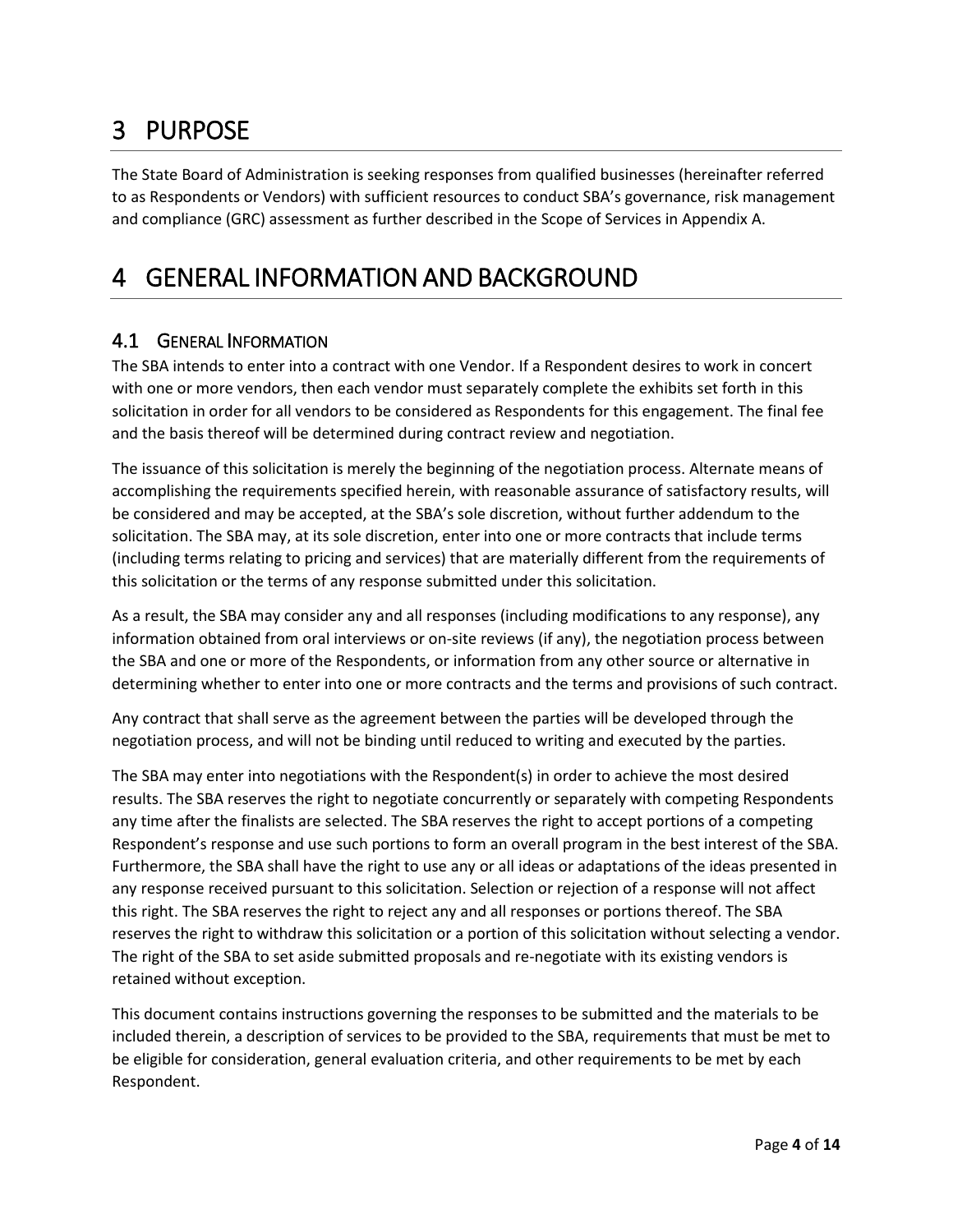Responses to this solicitation should be sufficiently detailed to demonstrate the Respondent's expertise, experience and capabilities to provide the requested services. The SBA reserves the right to withdraw this solicitation or a portion of this solicitation, at any time prior to the final award.

### <span id="page-4-0"></span>4.2 OVERVIEW OF THE SBA

The State Board of Administration of Florida (the "SBA" or the "Board") is a component of Florida state government that provides a variety of investment services to various governmental entities. These include managing the assets of the Florida Retirement System (FRS) Pension Plan (a defined benefit plan) and Investment Plan (a defined contribution plan), the Lawton Chiles Endowment Fund, the Local Government Surplus Funds Trust Fund (Florida PRIME), the Hurricane Catastrophe Fund, the Lottery Fund and a variety of smaller funds. The total market value of the FRS Pension Plan was approximately \$206 billion in assets as of December 31, 2021 (unaudited). The total assets under management as of December 31, 2021 were \$260 billion (unaudited). The SBA currently invests in five asset classes: Global Equity, Fixed Income, Strategic Investments, Private Equity, and Real Estate. Further information on these mandates can be found at www.sbafla.com

A Board of Trustees (the "Trustees") governs the SBA and is comprised of elected officials of the State of Florida: the Governor, as Chair; the Chief Financial Officer, and the Attorney General. The Trustees have ultimate authority and oversight for the SBA's overall strategy.

The Trustees delegate authority to the SBA's Executive Director and Chief Investment Officer, who serves at the discretion of the Trustees and is responsible for managing and directing all administrative, personnel, budgeting, investment policy, and investment functions. The Executive Director oversees more than 200 professional and administrative support staff.

The Trustees appoint nine members to serve on the Investment Advisory Council (the "Council"). The Council reviews investments made by the staff of the SBA and makes recommendations regarding investment policy, strategy and procedures. The Council meets on an ongoing basis to discuss general investment policies and broad topics related to the general economic outlook.

The Trustees appoint three members to serve on the SBA Audit Committee. The Audit Committee assists the Trustees in fulfilling their oversight responsibilities in the areas of financial reporting, internal controls and risks assessment, audit processes, and compliance. The Audit Committee meets at least on a quarterly basis.

The SBA provides investment management of assets of the Florida Retirement System (FRS) Trust Fund. The Division of Retirement of the Department of Management Services, the administrative agency for the FRS Pension Plan, provides full accounting and administration of benefits and contributions for the FRS Pension Plan. The Division of Retirement initiates actuarial studies, recommends benefit and contribution changes, and proposes rules for the administration of the FRS Pension Plan.

The SBA is the administrator of the FRS Investment Plan. The State Legislature has the responsibility of setting contribution and benefit levels and providing statutory guidance for the administration of the FRS, as applicable.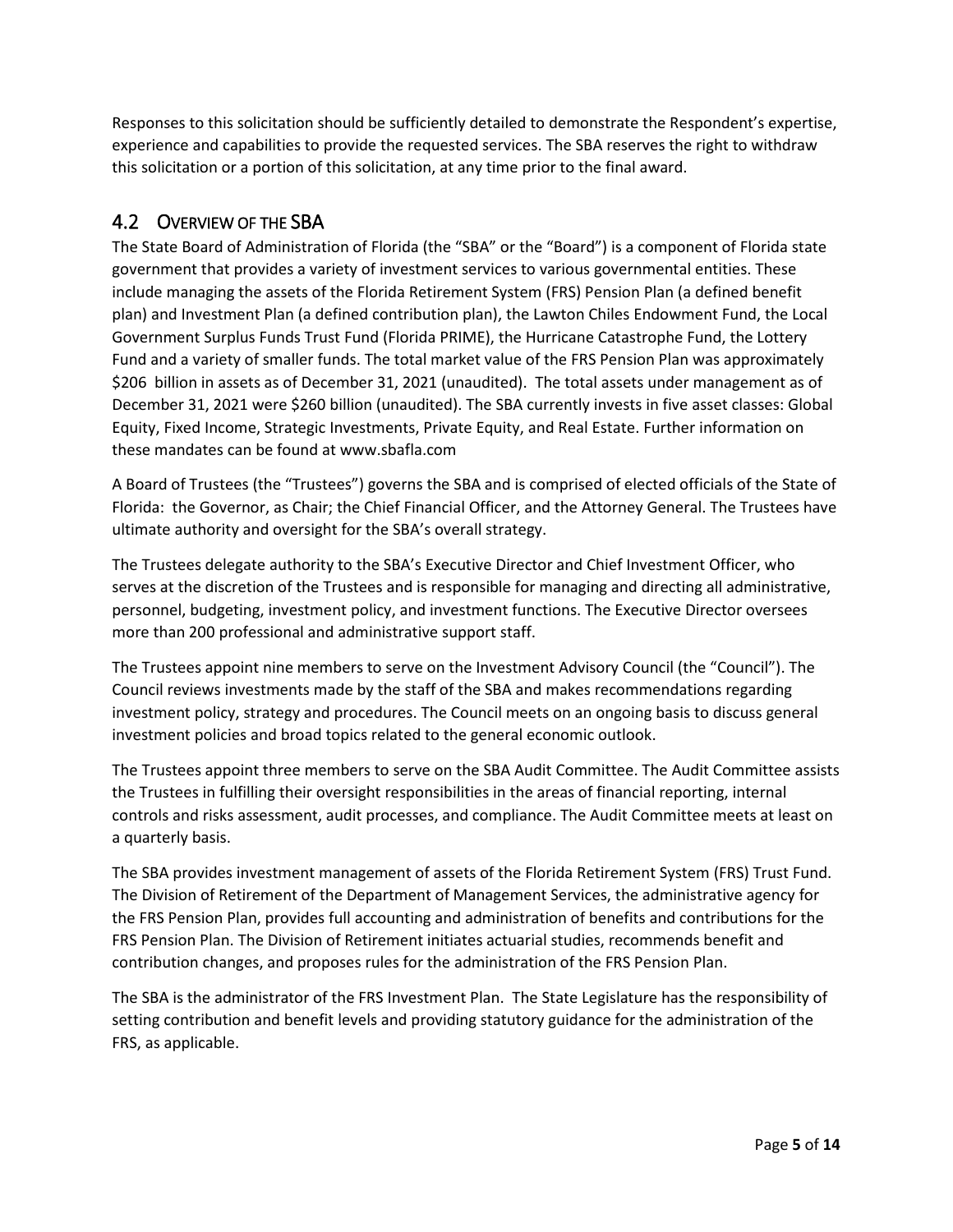### <span id="page-5-0"></span>5 SOLICITATION REQUIREMENTS

### <span id="page-5-1"></span>5.1 REQUESTS FOR CLARIFICATION

- 5.1.1 If a Respondent discovers any ambiguity, conflict, discrepancy, omission or other error in this solicitation, the Respondent should promptly notify the Designated Contact of such ambiguity, conflict, discrepancy, omission or other error and affirmatively request in writing a clarification or modification of the document.
- 5.1.2 Requests for clarification regarding the specifications and/or requirements of this solicitation should be sent to the Designated Contact. Issues concerning the solicitation should be clearly identified in the subject line as related to this solicitation. All requests for clarification must be received by the date set forth in Section 1.
- 5.1.3 The SBA reserves the right to accept or reject any or all requests for clarification, either in whole or in part, and may require requests to be clarified or supplemented through additional written submissions. Respondents will be notified of the rejection of their request for clarification. Oral requests for clarification will not be accepted.
- 5.1.4 Written requests for clarification accepted by the SBA, along with the corresponding responses, will be posted on the SBA website at www.sbafla.com. Respondents unable to download clarification responses should direct their requests for copies via e-mail to the Designated Contact. Such clarification responses shall be considered an addendum to and, as such, an integral part of this solicitation.
- 5.1.5 The SBA does not guarantee the validity or reliability of information obtained from other sources. If it becomes necessary to revise any part of this solicitation, an addendum will be posted on the SBA website at www.sbafla.com and may be provided directly to the Respondents. The Respondents are responsible for checking the website for any addendums or updates.

### <span id="page-5-2"></span>5.2 DISCLOSURE OF RESPONSE CONTENTS

- 5.2.1 Florida places a high priority on the public's right of access to governmental meetings and records. Pursuant to Chapter 119, Florida Statutes, the Florida Public Records Law, documents and records made and received by the SBA in response to this solicitation are public records and must be made available for inspection in accordance with the provisions of Chapter 119, unless an exemption is applicable.
- 5.2.2 If information is provided that could reasonably be ruled a "trade secret" as defined in Section 812.081 or Section 688.002, Florida Statutes, include such information in a separate redacted version clearly marked – "Trade Secret Information." Designation of items as "trade secret" by Respondents is not dispositive and does not guarantee that the items will not ultimately be disclosed pursuant to Chapter 119, Florida Statutes.
- 5.2.3 By submitting a response, each Respondent further understands and agrees that the SBA shall have the right to use any and all information, records, documentation, or items, including any derivation or adaptation thereof or knowledge gained thereby, presented by any Respondent in any response, during any oral presentation, or otherwise in connection with this solicitation in negotiating and entering into any contract or for any purpose.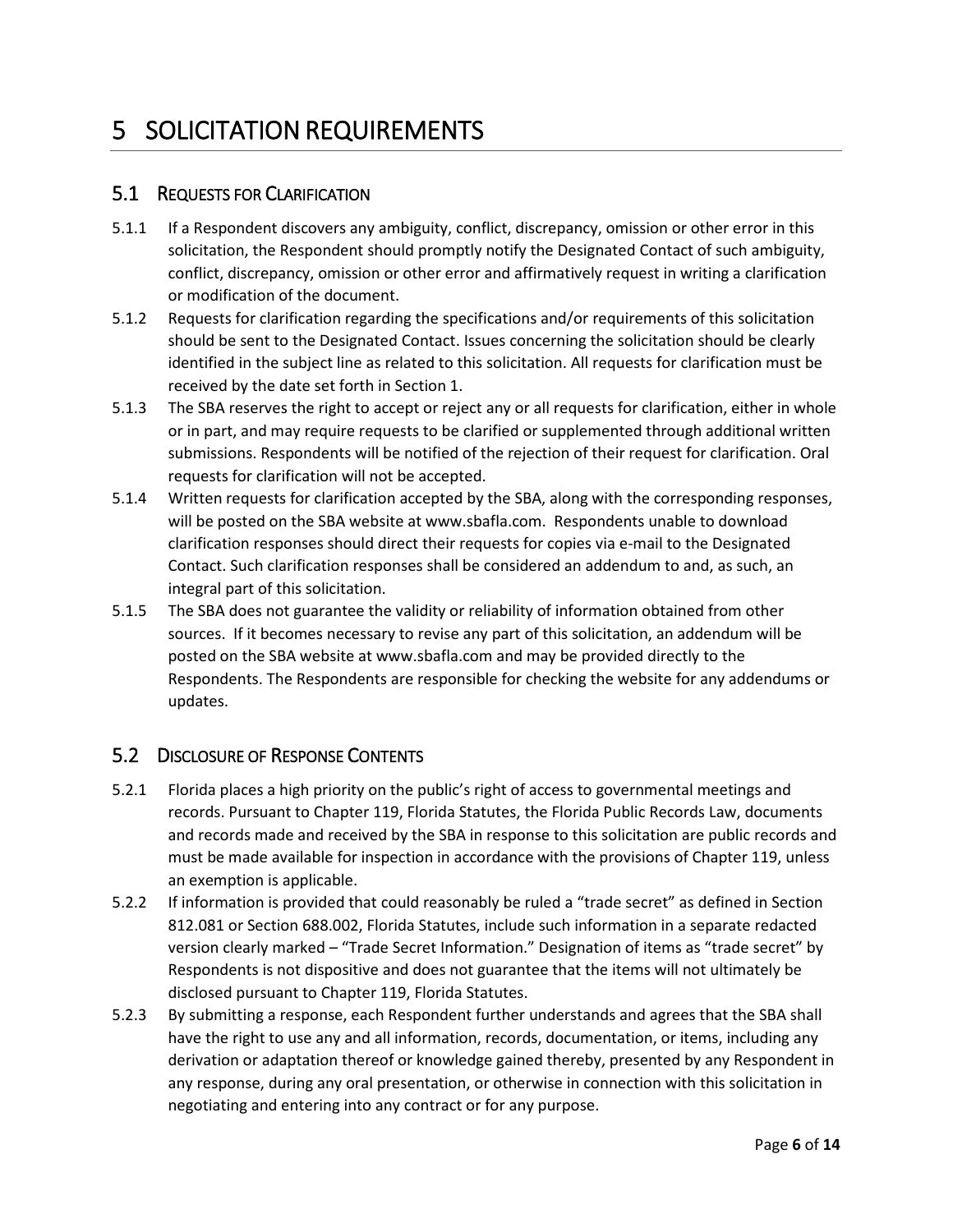5.2.4 The SBA shall have such rights regardless of whether the SBA enters into any contract with such Respondent or any Respondent under this solicitation, successfully negotiates any contract with any Respondent, rejects any or all responses to this solicitation, amends or withdraws this solicitation at any time, or otherwise satisfies its needs through alternative means.

#### <span id="page-6-0"></span>5.3 CONTRACT CLAUSES

- 5.3.1 The selected Respondent must accept and enter into a written services contract with the SBA to include the specific scope of work and SBA specific terms and conditions. See **Standard Clauses for SBA Contracts**, attached hereto as Appendix B.
- 5.3.2 If Respondent does not agree to any terms specified within this solicitation, including the **Standard Clauses for SBA Contracts** (Appendix B), Respondent shall specifically identify exceptions or submit a red-line addendum containing all proposed changes with response. Final language will be negotiated in the contract negotiation phase.
- 5.3.3 The contract will not include exculpatory clauses absolving the Respondent from liability arising from its actions.
- 5.3.4 The contract will not include binding arbitration provisions, such as those typically found in Alternative Dispute Resolution Procedures.
- 5.3.5 Any contract awarded as a result of this solicitation must be in full conformance with statutory and other legal requirements of the State of Florida.

#### <span id="page-6-1"></span>5.4 RESPONDENT GUARANTEES

- 5.4.1 All terms and conditions submitted in response to the solicitation (all parts) must be guaranteed to remain effective and may not be changed, amended, modified, qualified, or otherwise altered by the selected Respondent(s) for a period beginning on the date of the response filing deadline for this solicitation, and ending at the execution of the related, negotiated contract.
- 5.4.2 The submission of a response indicates the Respondent's acceptance of the conditions contained in this solicitation, unless clearly and specifically noted in the response submitted and confirmed in the contract between the SBA and the Respondent selected. All responses shall remain valid and binding for at least 180 days from the date of submission.
- 5.4.3 Any response which contains false or misleading statements, or which provides references which do not support an attribute, condition, or capability claimed in the response document, will not be considered by the SBA if, in the opinion of the SBA, such false or misleading statement was intended to mislead the SBA in its evaluation of the response.
- 5.4.4 The submission of a response indicates that the response is not made in connection with any competing Respondent submitting a separate response to the solicitation and is in all respects fair and without collusion or fraud. The Respondent will not directly or indirectly induce any party to submit a false or sham response or to refrain from responding. In addition, the Respondent must affirm that it did not participate in the solicitation development process, had no knowledge of the specific contents of the solicitation prior to its issuance, and that no employee of the SBA participated directly or indirectly in the Respondent's response preparation. Information provided by a Respondent to the SBA pursuant to a related Request for Information does not exclude a Respondent from submitting a response.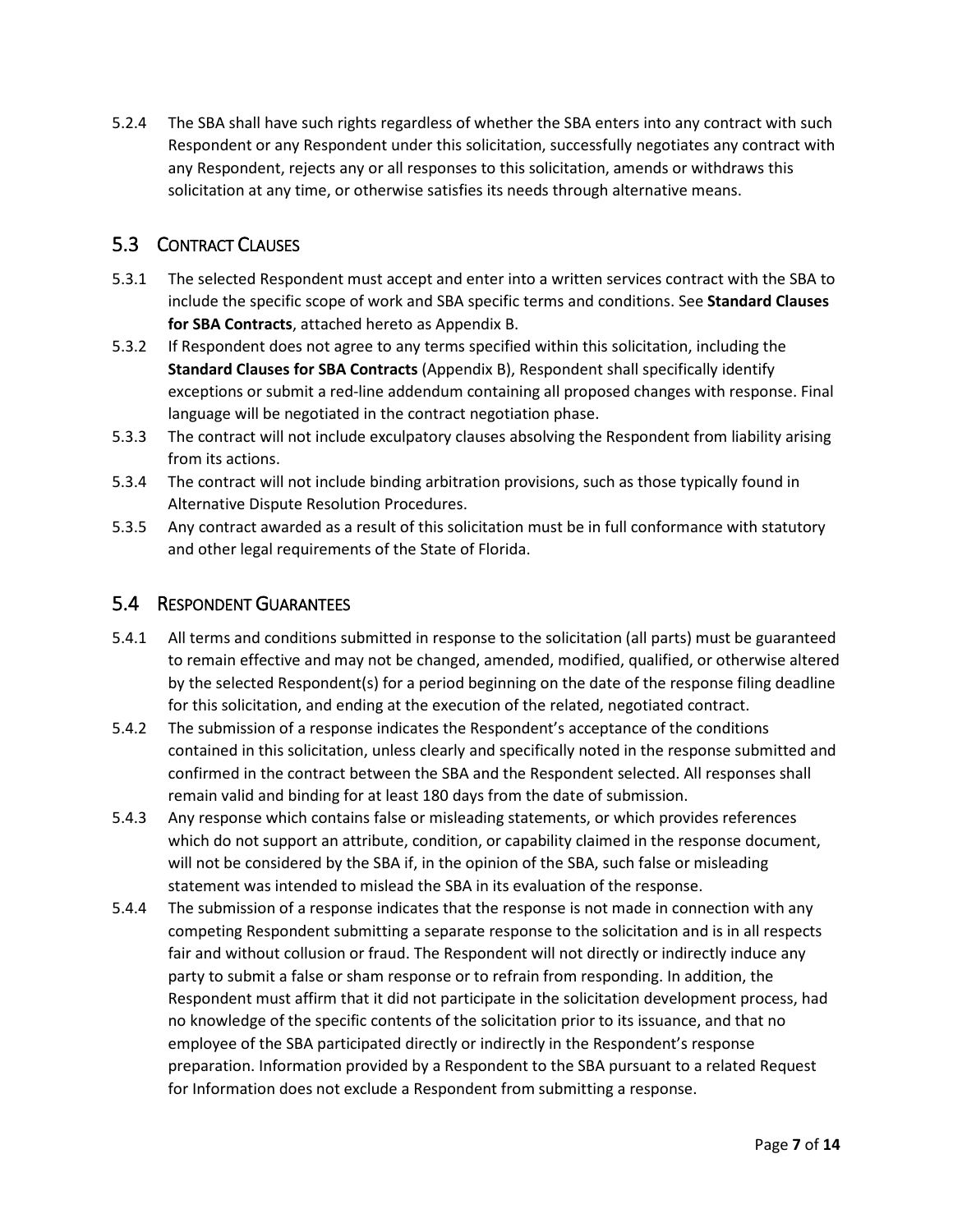### <span id="page-7-0"></span>5.5 ORAL INTERVIEWS/PRESENTATIONS

Respondents selected as finalists in response to this solicitation may be required to conduct an oral interview/presentation with respect to their responses to the SBA. At the oral interview/presentation, each selected Respondent will be given an opportunity to clarify or elaborate on its response. The SBA will determine the occurrence, date, time, and location of such interviews/presentations. The oral interview/presentation will be used to assess the capability in satisfying the requirements set forth within this solicitation and will be audio recorded. Audio recorded sessions will be subject to Florida public records laws prescribed in Chapter 119, Florida Statutes.

### <span id="page-7-1"></span>5.6 CONFLICTS OF INTEREST

- 5.6.1 The Respondent must disclose whether any officer, director, employee, or agent is also a current or former employee of the SBA. All Respondents must further disclose any factors, financial or otherwise, known to them which may give rise to a conflict of interest between the Respondent and the SBA and its employees, or have the effect of impacting the ability of the Respondent to meet its responsibilities, duties, and obligations to the SBA, as set forth in this solicitation.
- 5.6.2 The Respondent must explain in detail any potential for conflict of interest that would be created if the company provided services for the SBA. Include any activities of affiliated, subsidiary or parent organizations as well as other client relationships that might inhibit services to the SBA. Please disclose any business relationships and/or financial arrangements with any compliance system provider or investment manager that currently provides, or might be eligible to provide, compliance or investment management services to the SBA.

#### <span id="page-7-2"></span>5.7 SUBCONTRACTORS

The Respondent shall disclose any subcontractor(s) that may be used to provide any portion of the services outlined in this solicitation.

### <span id="page-7-3"></span>5.8 QUIET PERIOD

5.8.1 The Respondent (its agents, officers, principals, and employees, including any individual assisting the Respondent in this process) will not engage in any written or verbal communication during the "selection period" (defined below) with the SBA (including the Executive Director of the SBA, the Evaluation Team, or any SBA employee, whether or not such individual or employee is assisting in the selection of the Respondent) regarding the merits of the Respondent, or regarding whether the SBA should retain or select the Respondent. An exception is given for the Designated Contact of the SBA Vendor Management Office and designated members of the Evaluation Team and Negotiation Team. Any unauthorized contact may disqualify the Respondent from further consideration. Normal business communications are allowed for current SBA service providers who are also solicitation respondents.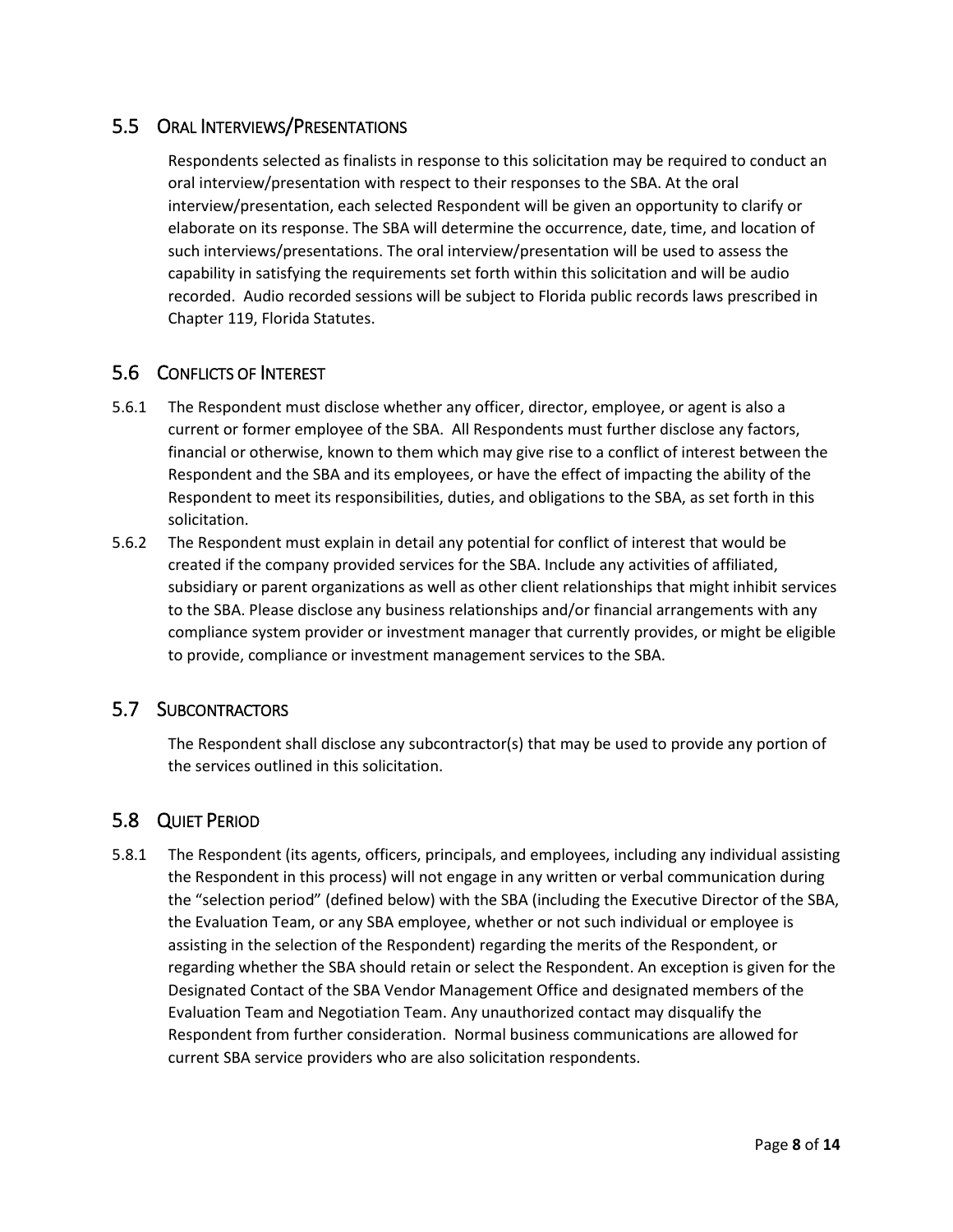- 5.8.2 The Respondent will not engage in any lobbying efforts or other attempts to influence the SBA, the Executive Director of the SBA, the Evaluation Team, or SBA employees, in an effort to be selected. Any and all such efforts made by the Respondent or its agents, officers, principals, employees, or lobbyists will be promptly disclosed to the Executive Director of the SBA..
- 5.8.3 The "selection period" for this solicitation begins on issuance of the solicitation per the Timeline and will continue until the final selection has been announced or the selection process is otherwise concluded.
- 5.8.4 Nothing herein shall preclude a Respondent from seeking a request for clarification as provided herein. Nothing herein shall preclude the SBA from seeking clarification about the substance of the response to the solicitation as provided and within the time frame provided herein.

#### <span id="page-8-0"></span>5.9 FEE PROPOSAL

Each Respondent is required to submit a separate fee proposal as part of the Response Package, including all necessary expenses needed to complete the services based on the Scope of Services as well as elaboration or explanation of the fees.

### <span id="page-8-1"></span>5.10 SCOPE OF SERVICES

In response to this solicitation, the successful Respondent must demonstrate exceptional credentials and expertise in the area described in the Scope of Services. The full Scope of Services is specified in Appendix A.

### <span id="page-8-2"></span>5.11 CLIENT SERVICE

The selected Respondent's client servicing philosophy is expected to be best in class and incorporate industry's best practices. The SBA expects to be assigned a specific client services team who is knowledgeable, experienced, and responsive. Please refer to Appendix A, for specific project management requirements.

### <span id="page-8-3"></span>5.12 MINIMUM QUALIFICATIONS

- 5.12.1 Respondents must be determined by the SBA, at its sole determination, to be financially capable of providing the services required in this solicitation. A Respondent, if requested, must be prepared to present evidence of experience, ability, service facilities, and financial standing necessary to satisfactorily meet the requirements set forth or implied in its response.
- 5.12.2 The firm must have existed for and have been providing services similar to those contemplated in the solicitation for at least three years.
- 5.12.3 The Respondent, if selected, agrees to the active participation of its principal or partner and senior level staff.
- 5.12.4 The Respondent, if selected, will cooperate with agents or public bodies of the State of Florida as directed by the SBA or the SBA Audit Committee.
- 5.12.5 The Respondent, if selected, will be available to make presentations to the SBA Audit Committee, the Trustees or other persons, bodies or organizations as determined necessary or appropriate by the SBA and/or the SBA Audit Committee.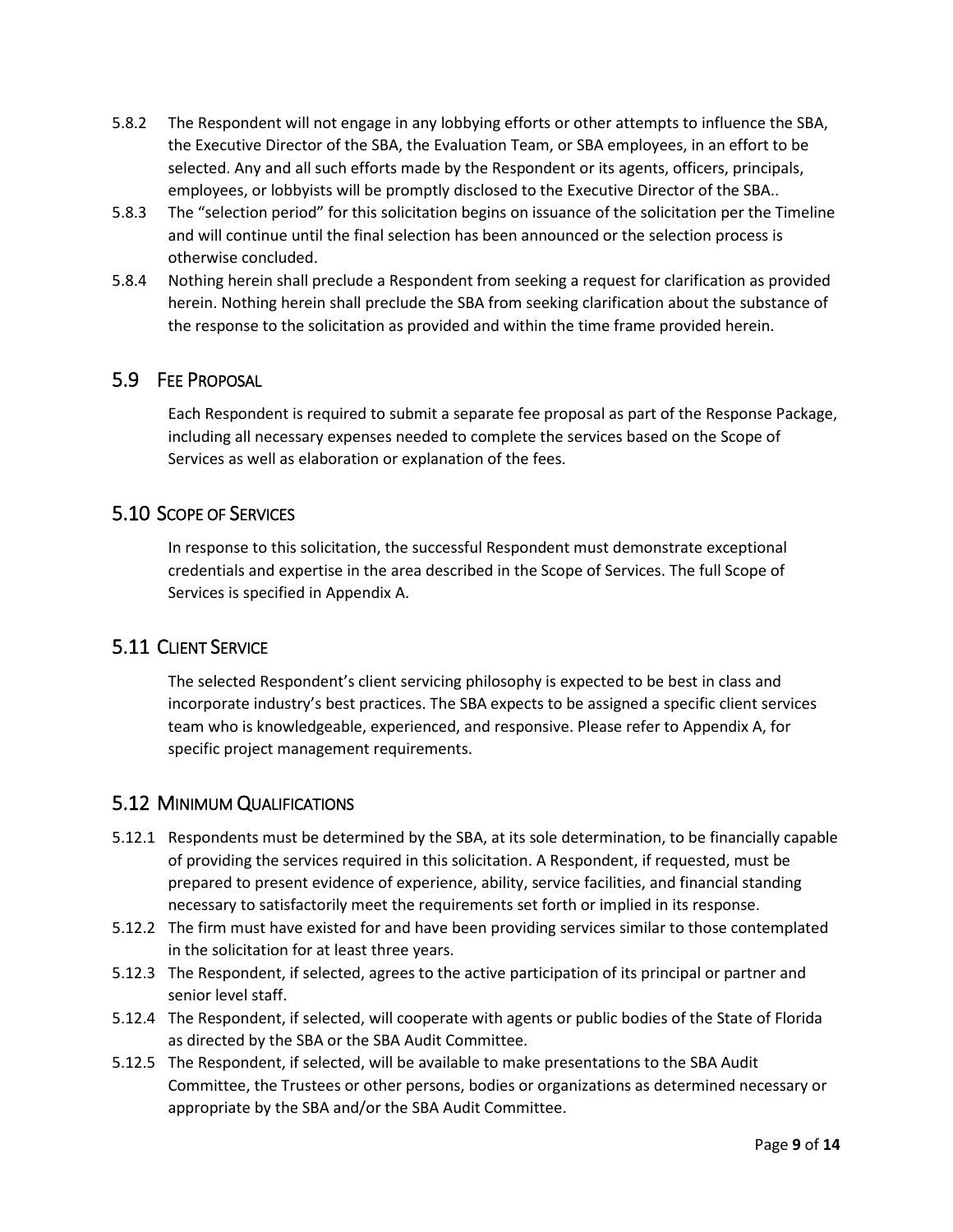- 5.12.6 The Respondent, if selected, agrees that in the event the SBA, the SBA Audit Committee, or the Trustees become a party to, or become involved in any litigation or other proceeding in connection with any of the services or activities contemplated by this ITN, the Respondent will cooperate with the SBA, the SBA Audit Committee, the Trustees and the court or other authority in all related matters, including, without limitation, discovery requests, providing testimony and otherwise appearing in court. This is limited to litigation related to one of our engagements, or litigation about the subject of one of our engagements, and limited to actions that will not create a conflict of interest, violate the Respondent's independence, or otherwise violate applicable professional standards.
- 5.12.7 The Respondent, if selected, upon the issuance of annual deliverables as outlined in this ITN, will provide copies of the workpapers to the SBA upon request. There is a potential that the workpapers may be the subject of a public records request pursuant to Chapter 119, Florida Statutes.

### <span id="page-9-0"></span>6 ADDITIONAL INFORMATION

### <span id="page-9-1"></span>6.1 RESPONSE OWNERSHIP

All material submitted by Respondents in conjunction with this solicitation shall become the property of the SBA and will not be returned. Responses submitted may be reviewed and evaluated by persons designated by the SBA, in its sole discretion. The SBA reserves the right to use any portions of the Respondent's response not specifically noted as proprietary.

### <span id="page-9-2"></span>6.2 RESPONDENT'S COST

The SBA shall not be liable or responsible for any costs incurred by any Respondent for preparing and submitting any response to this solicitation, attending any oral interview or hosting any on-site visit, if necessary, or for any other activities or occurrences related in any way to this solicitation on or prior to the issuance of a contract. The SBA shall pay the selected Respondent(s) after the execution of the contract in accordance with the compensation schedule agreed upon by the SBA and the successful Respondent. The SBA will not pay expenses and costs incurred outside the scope of the applicable compensation schedule.

#### <span id="page-9-3"></span>6.3 RIGHT TO AMEND AND/OR WITHDRAW

- 6.3.1 The SBA, in its sole discretion, reserves the right to amend or withdraw this solicitation at any time and for any reason. Issuance of this solicitation in no way constitutes a commitment by or obligation of the SBA to enter into any contract, and the SBA may, in its sole discretion, reject all responses to this solicitation for any reason whatsoever.
- 6.3.2 The SBA reserves the right to correct inaccurate awards resulting from its clerical errors.
- 6.3.3 Any corrections or changes to this solicitation will be issued by the SBA, will be identified as a correction or change, and will be posted on the SBA website. Corrections or changes made in any other manner will not be binding. It is the responsibility of the Respondent to obtain all corrections and changes.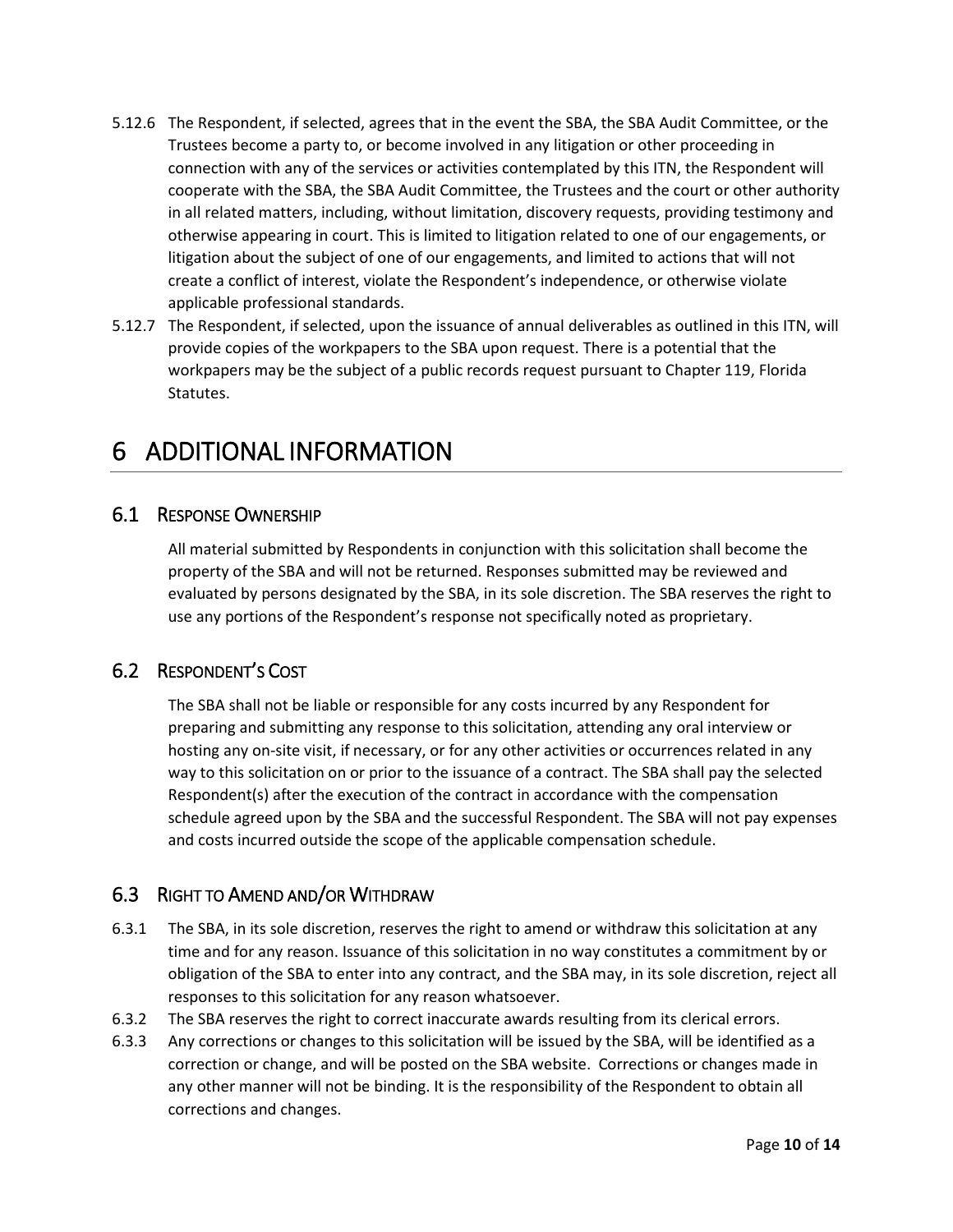### <span id="page-10-0"></span>6.4 WOMEN- AND MINORITY-OWNED BUSINESSES

The SBA supports and encourages diversity and participation of small and minority business enterprises in contracting. Firms submitting a response to this solicitation are encouraged to identify their company as potential women- and minority-owned business partners in the Vendor Questionnaire exhibit.

### <span id="page-10-1"></span>7 RESPONSE SUBMISSION REQUIREMENTS

#### <span id="page-10-2"></span>7.1 RESPONSE PACKAGE REQUIREMENTS

- 7.1.1 Respondent must submit a complete response to this solicitation in conformance with the format and content requirements set forth herein. Failure to conform may be considered appropriate cause for rejection of the response.
- 7.1.2 The Designated Contact must receive all responses by the response deadline specified in the timeline section.
- 7.1.3 Late responses may not be considered. Respondents assume all risks for timely, properly submitted bid deliveries, and are encouraged to submit responses prior to the due date.
- 7.1.4 Failure to utilize the forms provided or follow the format described herein may result in disqualification of your response.
- 7.1.5 The SBA does not require, nor desire, any excessive promotional material which does not specifically address the response requirements of the solicitation. Respondents are asked to keep their submissions to the shortest length consistent with making a complete presentation of qualifications.

#### <span id="page-10-3"></span>7.2 REQUESTS FOR MODIFICATION OF A RESPONSE

- 7.2.1 A Respondent to this solicitation may withdraw and modify its response prior to the Response Deadline specified in Section 1, only upon prior approval by the SBA. A request for modification of any response must be in writing, addressed to the Designated Contact, and must adequately explain the reason(s) for the request to modify the response. If the SBA approves the request, a modified response may then be submitted.
- 7.2.2 The SBA will not consider modifications offered in any other manner, whether oral or written. Under no circumstances may the Respondent modify a response unilaterally at a date or time subsequent to the Response Deadline specified in Section 1. The SBA may, however, permit any Respondent to modify its response after the deadline specified in Section 1, if the SBA determines that such modification is in the best interests of the SBA.

#### <span id="page-10-4"></span>7.3 RESPONSE FORMAT AND CONTENT

Provide the following information in the order requested and using the forms provided, where applicable. Responses must be submitted in adobe acrobat .pdf format via email to the Designated Contact.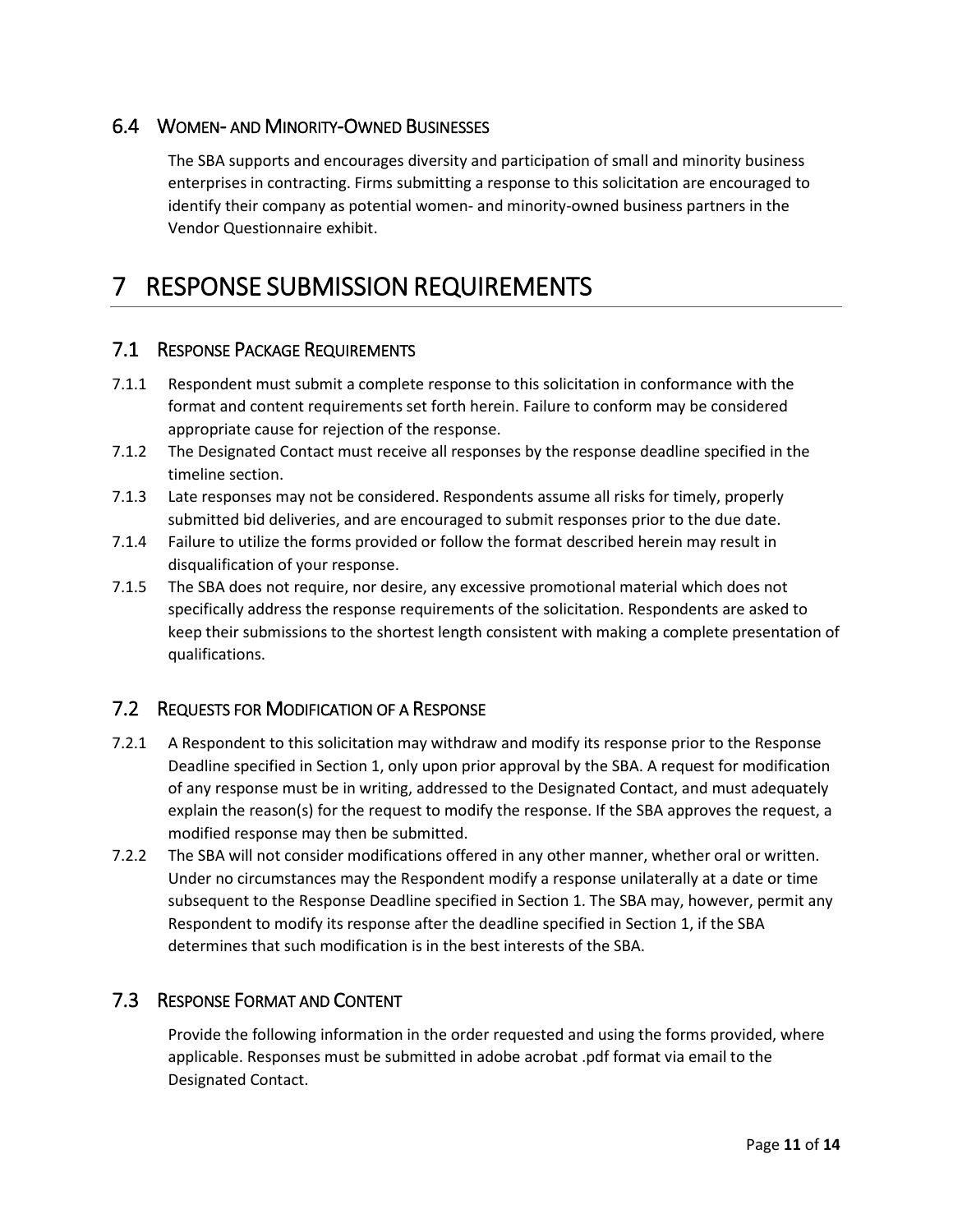- <span id="page-11-0"></span>7.3.1 Cover page with firm name and ITN name
- 7.3.2 Response to requirements in Appendix A (Scope of Services)
- 7.3.3 Redlined version of standard clauses in Appendix B, as applicable
- 7.3.4 Redacted Response, as applicable
- 7.3.5 Respondent Affirmations and Disclosures (Exhibit 1)
- 7.3.6 Services Questionnaire (Exhibit 2)
- 7.3.7 Vendor Questionnaire (Exhibit 3)
- 7.3.8 Fee Proposal (Exhibit 4)

### 8 EVALUATION

#### <span id="page-11-1"></span>8.1 EVALUATION CRITERIA

The SBA Audit Committee will appoint an Evaluation Team. The response will be assessed on a comparative basis and will be independently evaluated by the Evaluation Team on the basis of the written responses to this ITN and additional written information as requested. The evaluation Team will evaluate the written responses to this ITN by assigning a score for each category in the table below for each Respondent. The score of each member of the Evaluation Team will be aggregated to establish an overall ranking to create a short list of Respondents for oral interviews, if needed. If oral interviews are held, the Evaluation Team may adjust its scoring to reflect additional information gathered during the interviews. If the Evaluation Team, in its sole discretion, decides not to do an interview, the overall ranking shall be used to identify the firm selected to conduct the services, subject to successful contract negotiations.

The SBA Audit Committee has the sole/final authority to approve the recommendation of the Evaluation Team and to determine the firm selected to conduct the services.

The Evaluation Team will utilize the following broad scoring categories:

| Experience and qualifications of the Respondent's organization/ company                            |      |  |
|----------------------------------------------------------------------------------------------------|------|--|
| Understanding of the engagement and requirements                                                   | 20%  |  |
| Respondent's capability and resources to deliver the services outlined in<br>the Scope of Services | 20%  |  |
| Quality, clarity and completeness of the response                                                  | 10%  |  |
| Approach and methodology                                                                           | 20%  |  |
| Fee Proposal                                                                                       | 10%  |  |
| Total                                                                                              | 100% |  |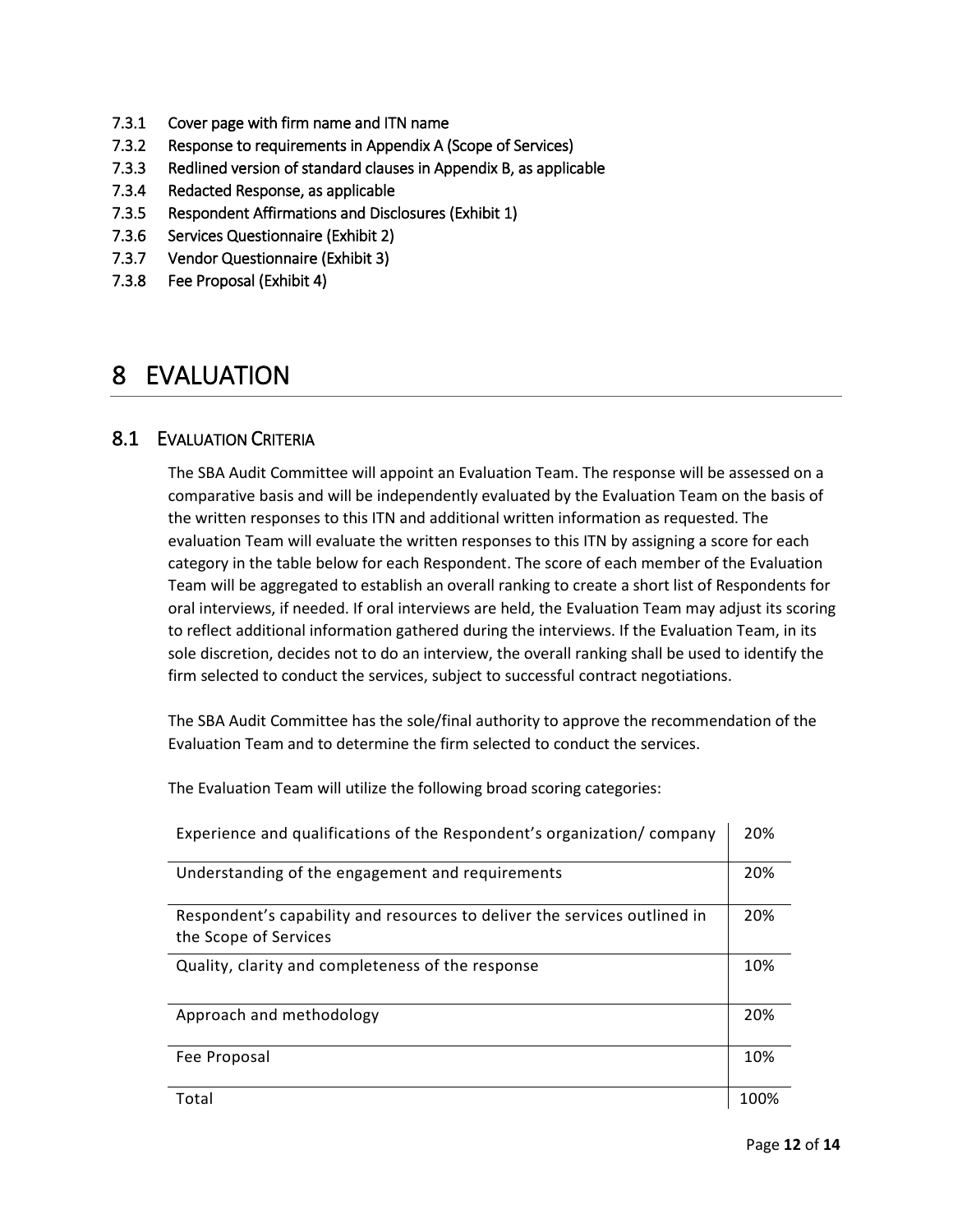### <span id="page-12-0"></span>8.2 EVALUATION PROCESS

Using the scoring and evaluation criteria identified, the Evaluation Team may identify a short-list of Respondents. The Evaluation Team, in its discretion, may conduct oral interviews with any or all of the short-listed Respondents. Commitments made by Respondents during the interviews will be considered binding.

### <span id="page-12-1"></span>8.3 INITIAL NEGOTIATION PROCESS

- 8.3.1 Upon selection of the short-listed Respondents by the Evaluation Team, the Negotiation Team may commence negotiations as contemplated by this solicitation with any or all of the shortlisted Respondents. Negotiations may occur either concurrently or separately in the sole discretion of SBA.
- 8.3.2 During negotiations, the Negotiation Team will evaluate service levels, fee proposals, and contract terms within the context of each Respondent's response (e.g. the submitted response, additional written information submitted by Respondent and interviews), fee evaluation and any other information available to the Negotiation Team.

#### <span id="page-12-2"></span>8.4 FINAL EVALUATION

By the conclusion of the negotiations, the Negotiation Team will have obtained a Best and Final Offer (BAFO) from each of the short-listed Respondents for presentation to the Evaluation Team. Each member of the Evaluation Team will then provide a final score for each Respondent. This final score will be based on the written response, any additional written information submitted by a Respondent, the Respondent's initial score and ranking, interviews, BAFO, and any other information available to the Evaluation Team. The final scores (one for each Evaluation Team member) will be aggregated to establish an overall final ranking by the Evaluation Team. The Evaluation Team will present the final scores and rankings to the SBA Audit Committee with a recommendation that the SBA enter into an agreement with the Respondent. The SBA Audit Committee in conjunction with the Executive Director shall determine whether the SBA will enter into any agreement with any Respondent and make final decisions regarding the services contemplated by this solicitation. **The SBA will not be required to select the lowest-cost Respondent.** 

### <span id="page-12-3"></span>9 AWARD

### <span id="page-12-4"></span>9.1 REJECTION/ACCEPTANCE OF RESPONSES

9.1.1 The SBA will be the sole judge of the Respondent's responsiveness to the solicitation and reserves the right to reject, in whole or in part, any or all responses, with or without cause, without incurring any liability whatsoever.